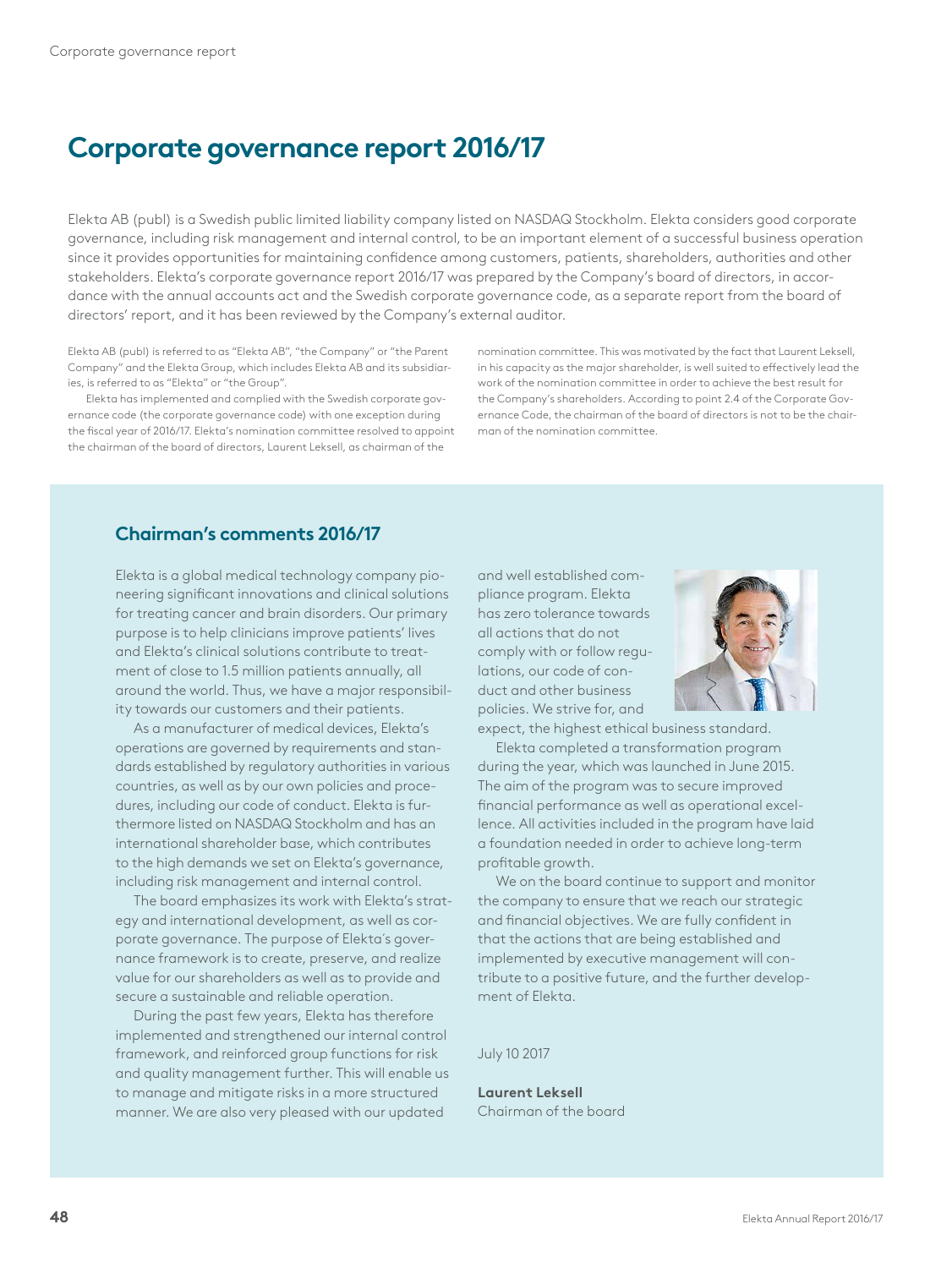# **Elekta's governance structure**



# **1 Shareholders**

### Ownership structure

At the end of the fiscal year, Elekta AB had 26,285 shareholders, of whom 56 percent were domiciled in Sweden. At April 30, 2017, the largest shareholders were Laurent Leksell with companies, with 30.6 percent of the votes, and the Fourth Swedish National Pension Fund with 4.4 percent of the votes. Read more about the share and shareholders on pages 44–45.

#### Shares and votes

Elekta AB's B share is listed on NASDAQ Stockholm. On April 30, 2017, the total number of registered shares in Elekta AB was 383,568,409 divided between 14,980,769 Series A shares and 368,587,640 Series B shares. At the general meetings of shareholders, which is the forum in which shareholders may exercise influence, Series A shares entitle the holder to 10 votes, while Series B shares carry one vote each. Read more about the share and shareholders on pages 44–45.

## Dividend policy

Elekta's goal is to provide shareholders with a favorable return and value growth. The policy is to distribute at least 30 percent of profit for the year in the form of dividends, repurchase of shares or comparable measures. A dividend decision is based on Elekta's financial position, earnings trend, growth potential and investment requirements.

# General meeting of shareholders

The general meeting of shareholders is Elekta AB:s highest decision-making body. In addition to the annual general meeting of shareholders (ordinary general meeting of shareholders), extraordinary general meetings of shareholders may be held at the discretion of the board of directors or, if requested by the external auditor or by shareholders holding at least 10 percent of the shares. Decisions are normally made by a simple majority, and in elections, the person receiving the most votes is deemed elected. The Swedish companies act requires certain decisions, such as amendments of the articles of association and the transfer of shares to employees participating in equity-based long-term incentive programs, to be made by a qualified majority. Disclosures on direct or indirect shareholdings in Elekta AB representing at least one-tenth of the voting rights, and information about authorizations by the general meeting of shareholders for the board of directors to decide upon acquisition of own shares are set out on page 27.

### Annual general meeting of shareholders

The annual general meeting of shareholders is held in Stockholm, Sweden. The date and venue for the meeting will be announced on Elekta's website www.elekta.com not later than in connection with the third interim report May–January. Notification of the annual general meeting is published, according to the rules of the Swedish companies act, not earlier than six weeks and not later than four weeks in advance of the meeting.

Shareholders who cannot attend in person may be represented by an authorized proxy. Only shareholders included in the shareholder register are entitled to vote. Shareholders with trustee-registered shares who wish to vote must request that they be entered in the shareholder register by the record date for the annual general meeting. The annual general meeting is held in Swedish, but all relevant documentation is also available in English. At the annual general meeting, shareholders have the opportunity to ask questions. Elekta always strives to ensure that the members of the board of directors, the executive management and the external auditor are present at the annual general meeting.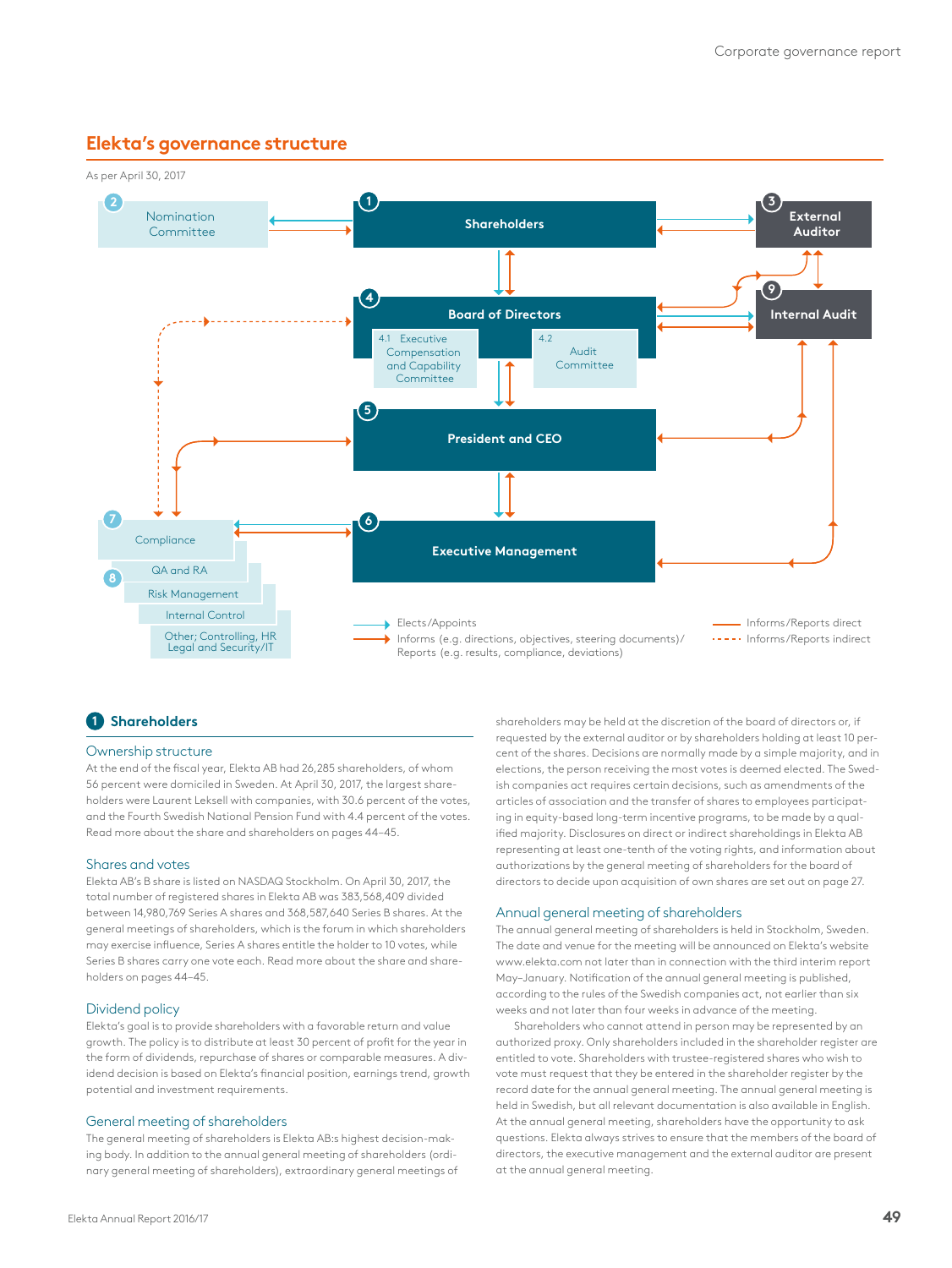# 2016 annual general meeting of shareholders

The 2016 annual general meeting of shareholders was held in Stockholm on September 1, 2016. The meeting was attended by 330 shareholders, either personally or by proxy, corresponding to approximately 65 percent of the votes in the Company. All members of the board of directors were present at the meeting. The 2016 annual general meeting of shareholders resolved on the following:

- A dividend payment of SEK 0.50 per share to shareholders
- Discharge of the members of the board of directors, and the President and CEO, Niklas Savander and Tomas Puusepp respectively from liability for management in the 2015/16 fiscal year
- Adoption of fees to the board of directors totaling SEK 4,295,000 (unchanged), of which SEK 1,075,000 (unchanged) to the chairman of the board of directors and SEK 460,000 (unchanged) to each of the other external members of the board of directors, as well as remuneration for board committee work of a total SEK 770,000 (unchanged), of which SEK 90,000 (unchanged) to the chairman of the executive compensation and capability committee and SEK 50,000 (unchanged) to each of the other members of the committee, and SEK 200,000 (unchanged) to the chairman of the audit committee and SEK 110,000 (unchanged) to each of the other members of the committee
- Re-election of members of the board of directors Luciano Cattani, Annika Espander Jansson, Laurent Leksell, Siaou-Sze Lien, Johan Malmquist, Tomas Puusepp, Wolfgang Reim, Jan Secher and Birgitta Stymne Göransson. Laurent Leksell was re-elected chairman of the board of directors
- Re-election of PwC as external auditor, with authorized public accountant Johan Engstam as the auditor in charge
- Adoption of guidelines for remuneration of senior executives
- Adoption of equity-based long-term incentive program, Performance Share Plan 2016, to encompass 11 key employees of the Group
- Acquisition and transfer of own shares

Further information regarding the annual general meeting 2016, including the minutes, is available at www.elekta.com. No other general meetings of shareholders were held during the 2016/17 fiscal year.

# 2017 annual general meeting of shareholders

The 2017 annual general meeting of shareholders will be held in Stockholm, Sweden, at Moderna Museet on August 23, 2017 at 2:00 pm. More information regarding the 2017 annual general meeting of shareholders is available at www.elekta.com.

# **2 Nomination committee**

# Procedure for appointment of nomination committee

The 2016 annual general meeting of shareholders resolved that the nomination committee for the 2017 annual general meeting of shareholders would be appointed through a procedure whereby the chairman of the board of directors, before the end of the second quarter of the fiscal year, would contact the four largest shareholders in terms of voting rights, besides the shareholder or shareholders the chairman of the board of directors may represent as of the last banking day of September. These shareholders would be given the opportunity to appoint one person each who, together with the chairman of the board of directors, would constitute the nomination committee. The chairman of the nomination committee would, unless the nomination committee unanimously decides otherwise, be the member of the nomination committee appointed by the largest shareholder in terms of voting rights. The nomination committee would be entitled to appoint a person as a co-opted member to the nomination committee. Such a co-opted member would not participate in the nomination committee's resolutions. No remuneration would be paid to the members of the nomination committee.

# Composition of the nomination committee for the 2017 annual general meeting of shareholders

The composition of the nomination committee for the 2017 annual general meeting of shareholders was announced in a press release on November 9,

# **The work of the board of directors including some important agenda items in 2016/17**

### **One meeting**

- Year-end report
- Meeting with auditors and review of external audit report for the full year
- Report from the audit committee
- Review of budget fiscal year 2016/17 incl. financial targets • Proposal for dividend and authorization on acquisition of own shares
- Update and review of the company transformation program
- Update and review of the software comprehensive program
- Report from the executive compensation and capability committee, including the long-term incentive program
- Approval of the terms for Tomas Puusepp as executive director of the board
- Long-term financing
- **One meeting**
- Adoption of annual report (including all reports included therein)
- Adoption of notice and final proposals to the AGM
- Approval of the board's reasoned statement regarding share repurchase and statement with respect to dividend

### **Two meetings**

- AGM
- Inaugural board meeting
- Appointment of the committees after the AGM
- Adoption of working instructions for board, committees and the President and CEO
- Two-day meeting in conjunction with ASTRO in Boston focusing on innovation within oncology
- Update and discussion on the business operations in region North and South America
- Update and review of company transformation program

| 2016 | <b>MAY</b> | <b>JUNE</b> | JULY, | <b>AUGUST</b><br>$\mathcal{L}^{\text{max}}_{\text{max}}$ and $\mathcal{L}^{\text{max}}_{\text{max}}$ and $\mathcal{L}^{\text{max}}_{\text{max}}$ and $\mathcal{L}^{\text{max}}_{\text{max}}$ | <b>SEPTEMBER</b> | <b>OCTOBER</b> |
|------|------------|-------------|-------|----------------------------------------------------------------------------------------------------------------------------------------------------------------------------------------------|------------------|----------------|
|      |            |             |       |                                                                                                                                                                                              |                  |                |

# **One meeting**

• Adoption of budget 16/17

# **One meeting**

- Interim report Q1
- Update and review of company improvement program
- Adoption of the Company code of conduct and relevant policies, directives and instructions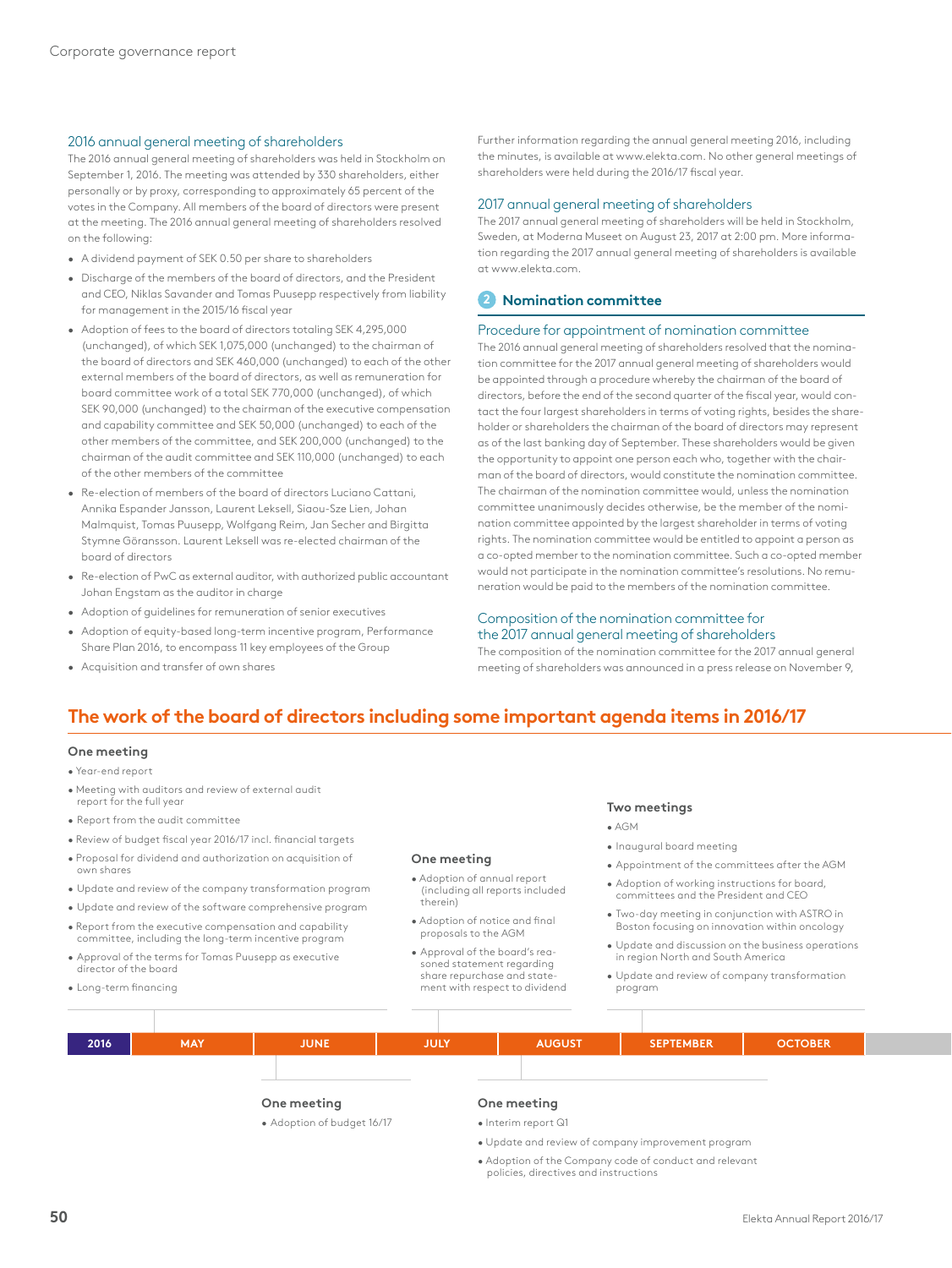2016. The nomination committee for the 2017 annual general meeting of shareholders comprises:

- Laurent Leksell, chairman of the board of directors and representing his own and related parties' holdings
- Per Colleen appointed by the Fourth Swedish National Pension Fund
- Thomas Flodén appointed by AMF Pensionsförsäkring and AMF Fonder
- Magnus Henjeby appointed by Nordea Investment funds
- Åsa Nisell appointed by Swedbank Robur Fonder

The nomination committee has appointed Laurent Leksell as chairman of the nomination committee. The nomination committee has further resolved to co-opt Caroline Leksell Cooke without voting rights to the nomination committee. The assignment for the nomination committee is valid until the end of the next annual general meeting of shareholders, or, where applicable, until a new nomination committee has been appointed.

# Preparation for the 2017 annual general meeting of shareholders

The role of the nomination committee ahead of the annual general meeting of shareholders includes: Proposing a chairman of the annual general meeting of shareholders, chairman of the board of directors, members of the board of directors, auditor, fees to the board of directors and fees to the auditor and the procedure for appointing the nomination committee.

The nomination committee held four meetings prior to the 2017 annual general meeting of shareholders. For the composition of the board of directors, the nomination committee paid particular attention to the Company's strategy, operations, stage of development and other conditions. The composition also meets the requirements stipulated in item 4.1 of the corporate governance code regarding diversity and a breadth of qualifications, experience and background among board members. The nomination committee does not yet believe that the composition of the board of directors fully meets the requirement of striving for gender balance on the board. Of the nine board members, three are women and six men, meaning that the percentage of women is 33 percent (unchanged). The nomination committee believes that it is important to continue to strive for gender balance on the board. As a diversity policy, the nomination committee has applied rule 4.1 of the code when preparing its proposal.

Annually an evaluation of the board of directors' work, expertise, composition and independence of its members is initiated by the board of directors, partly to assess the preceding year, partly to identify areas for development for the board of directors. The evaluation is performed with support from an evaluation form and by discussions as well as by individual interviews of the board members performed by the chairman of the board. The conclusion is presented to the nomination committee by the chairman of the board.

The nomination committee's complete proposals for the 2017 annual general meeting of shareholders and reasoned statement is published in the notice convening the 2017 annual general meeting of shareholders, which is available at www.elekta.com

# **3 External auditor**

# Appointment of the external auditor

The external auditor of Elekta AB is appointed by the annual general meeting of shareholders for a period until the end of the next annual general meeting of shareholders.

# External auditor and auditor in charge

The 2016 annual general meeting of shareholders re-elected PwC as external auditor with Johan Engstam as auditor in charge. PwC has been the external auditor of Elekta AB since the 2012 annual general meeting of shareholders.

Johan Engstam was born in 1966 and is an authorized public accountant. During the year, he was also the auditor in charge of MedCap AB, Tobii and Astra Zeneca AB. He has no assignments in any other company that affect his independence as the auditor in charge of Elekta AB.

# **Two meetings**

- Interim report Q2
- Meeting with auditor and review of external audit report
- Report from the executive compensation and capability committee
- Report from audit committee
- Update and review of the company transformation program
- Long-term financing

#### **One meeting**

- Market overview
- General financial update
- Review of draft interim report Q3
- Update and review of the business operation within the product area Neuroscience
- Report from compliance function
- Update and review of the company transformation program
- Review of board evaluation

#### **One meeting**

- Market overview and financial update
- Review of budget direction and financial targets



# • Business and financial update

• Approval of direction in the budget directive

# • Interim report Q3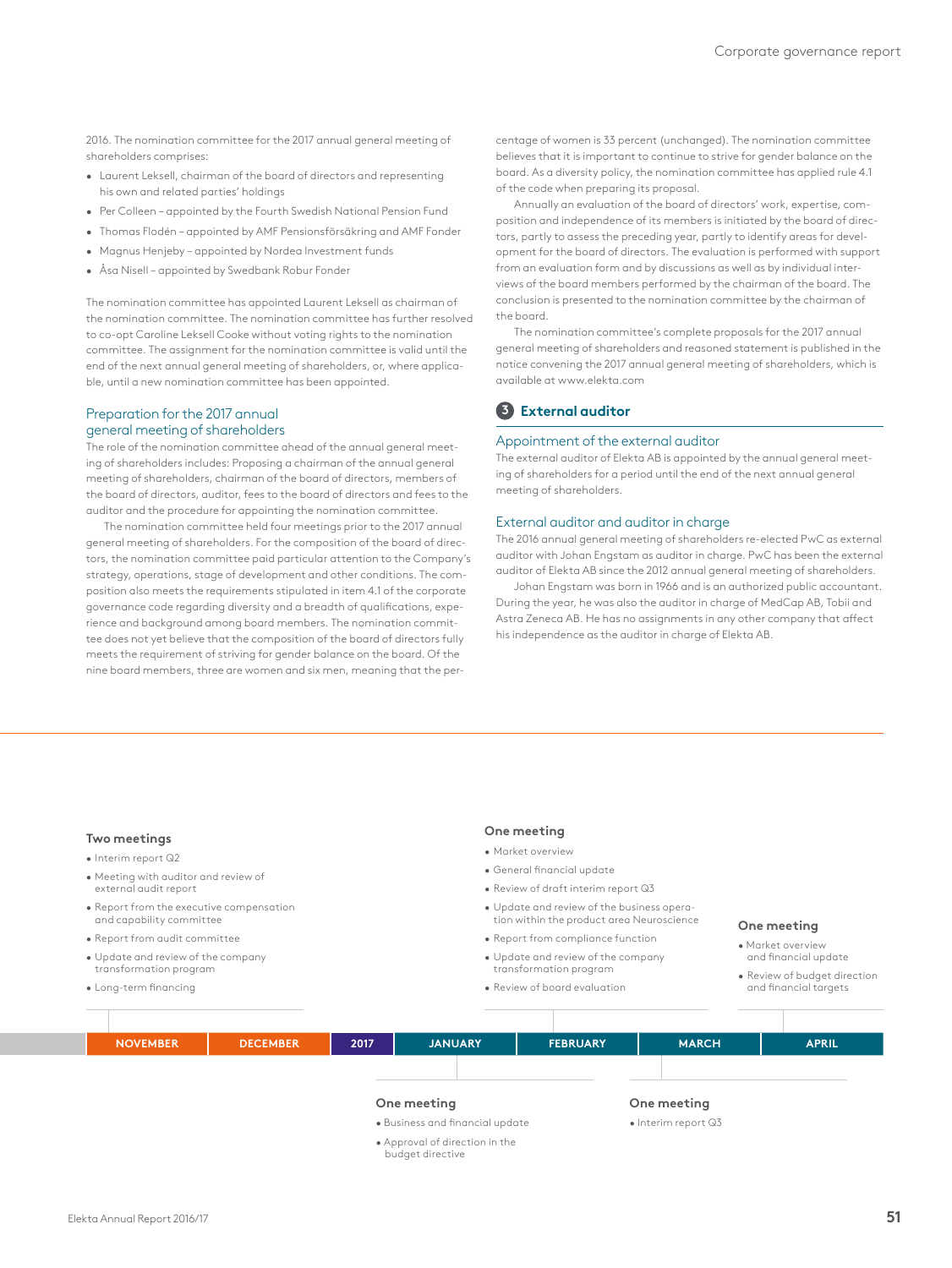# Responsibility

The audit engagement includes the audit of the annual report and consolidated accounts of Elekta AB, the proposed appropriations of the Company's profit or loss and the administration of the board of directors and the President and CEO of Elekta AB. The audit engagement also includes reviewing whether the guidelines for remuneration of senior executives adopted by the annual general meeting of shareholders have been complied with. The audit engagement also includes a review of the interim report for the second quarter, as well as a statutory audit of the corporate governance report.

### Work during the year

PwC has performed the audit of Elekta for the 2016/17 fiscal year, based on a risk-based external audit plan, resulting in the unqualified auditor's report and statement, which are available on page 106-108 and at www.elekta.com.

During the year, the audit committee updated guidelines regarding the type of services in addition to audit services, known as permissible nonaudit services, that Elekta may procure from the external auditor in order to assure that the impartiality and independence of the external auditor is not put at risk. Permissible non-audit services may not exceed 70 percent of the cost for audit services measured over a three-year period. The audit committee may decide to make exceptions under certain circumstances.

Non-audit services procured from the external auditor during the 2016/17 fiscal year adhered to the guidelines established and comprised tax consultancy and other services such as consultancy work related to internal control and accounting principles.

The fees to the external auditor for the 2016/17 fiscal year are reported in Note 8.

# **4 Board of directors**

### Appointment of the board of directors

The board of directors of Elekta AB ("the board") is appointed by the annual general meeting of shareholders for a period until the end of the next annual general meeting of shareholders. According to the articles of association of Elekta AB, the board is to have between three and 10 members with no more than five deputy members. There are no other rules in the articles of association concerning the appointment or removal of members of the board.

### Composition and independence of the board of directors

The board of directors comprises nine members. The members of the board are Laurent Leksell, who is also the chairman of the board, Luciano Cattani, Annika Espander Jansson, Siaou-Sze Lien, Johan Malmquist, Tomas Puusepp, Wolfgang Reim, Jan Secher and Birgitta Stymne Göransson. There are neither deputy board members nor employee representatives on the board.

The general counsel serves as secretary for the board.

The composition of the board meets applicable independence requirements as seven of the nine members of the board have been deemed independent in relation to the Company, the executive management and major shareholders. These seven members are: Luciano Cattani, Annika Espander Jansson, Siaou-Sze Lien, Johan Malmquist, Wolfgang Reim, Jan Secher and Birgitta Stymne Göransson.

Attendance at board meetings is shown on pages 58–59.

#### Responsibility

The board's work is regulated by the Swedish Companies Act, the articles of association, the corporate governance code and the working instructions for the board of directors.

The board is responsible for the organization of Elekta AB and the management of the Company's operations in the interest of the Company and all shareholders. This includes appointing a President and CEO who is responsible for managing the day-to-day operations in accordance with instructions from the board. The responsibilities for the board also include:

• Establishing overall goals and strategy

- Defining guidelines to govern ethical conduct with the purpose of ensuring the long-term ability to create value
- Ensuring an effective system for follow-up and control of the company's operations and risks that the company and its operations are exposed to
- Ensuring a satisfactory process for monitoring compliance with laws and regulations and other regulatory compliance requirements applicable for the company as well as compliance with internal company regulations
- Ensuring that external information and communications are characterized by openness, and that they are accurate, reliable and relevant

The working instructions for the board of directors establish that the board is to:

- Hold at least seven ordinary meetings per year
- Adopt finance and foreign exchange policies
- Adopt a code of conduct
- Approve a long-term plan and budget, including an investment budget
- Approve investments and similar decisions where the amount of the transaction exceeds SEK 5 M if such a transaction falls outside the approved investment budget
- Decide on acquisition or sale of real property or shares, or acquisition or sale of the assets of, or a major part of the assets of, another company
- Decide on the establishment and liquidation of subsidiaries
- Adopt guidelines for remuneration of senior executives to be approved by the annual general meeting of shareholders
- Decide on terms of employment for the President and CEO according to guidelines for remuneration of senior executives approved by the annual general meeting of shareholders
- Adopt the annual report, year-end report and interim reports

Within the board, there is no special distribution of responsibilities among the members of the board in addition to the duties that the board has delegated to the executive compensation and capability committee and to the audit committee respectively.

### Risk management

Risk management, internal governance and internal control are key components of Elekta's strategy and management processes. Elekta's board of directors assumes the overall responsibility for establishing an efficient risk management, internal governance and internal control system. The responsibility for maintaining the system is delegated to the President and CEO, who is assisted by the executive management and specifically established committees, functions and employees. Functions that are responsible for risk management, internal governance and internal control continuously report on the status directly to the board of directors and/or the audit committee.

Elekta's risk work focuses on assessing and managing strategic risks, operating risks, legal and regulatory risks, market and external risks and financial risks. A risk assessment is performed once a year in order to identify the risks related to the achievement of established objectives, compliance with laws and regulations, and financial reporting. The board of directors also manages subjects for decision that include risk management in, for example, Elekta's strategy and management processes and business decisions. Find out more about risk management in the board's report on risk management and internal control over financial reporting on pages 56–57.

## Work during the year

During the 2016/17 fiscal year, the board held 12 minuted meetings. Attendance at board meetings is shown on pages 58–59. These meetings are normally held at the Elekta's head office in Stockholm. Representatives from the executive management and other senior managers regularly attend board meetings to report on matters within their respective area of responsibility.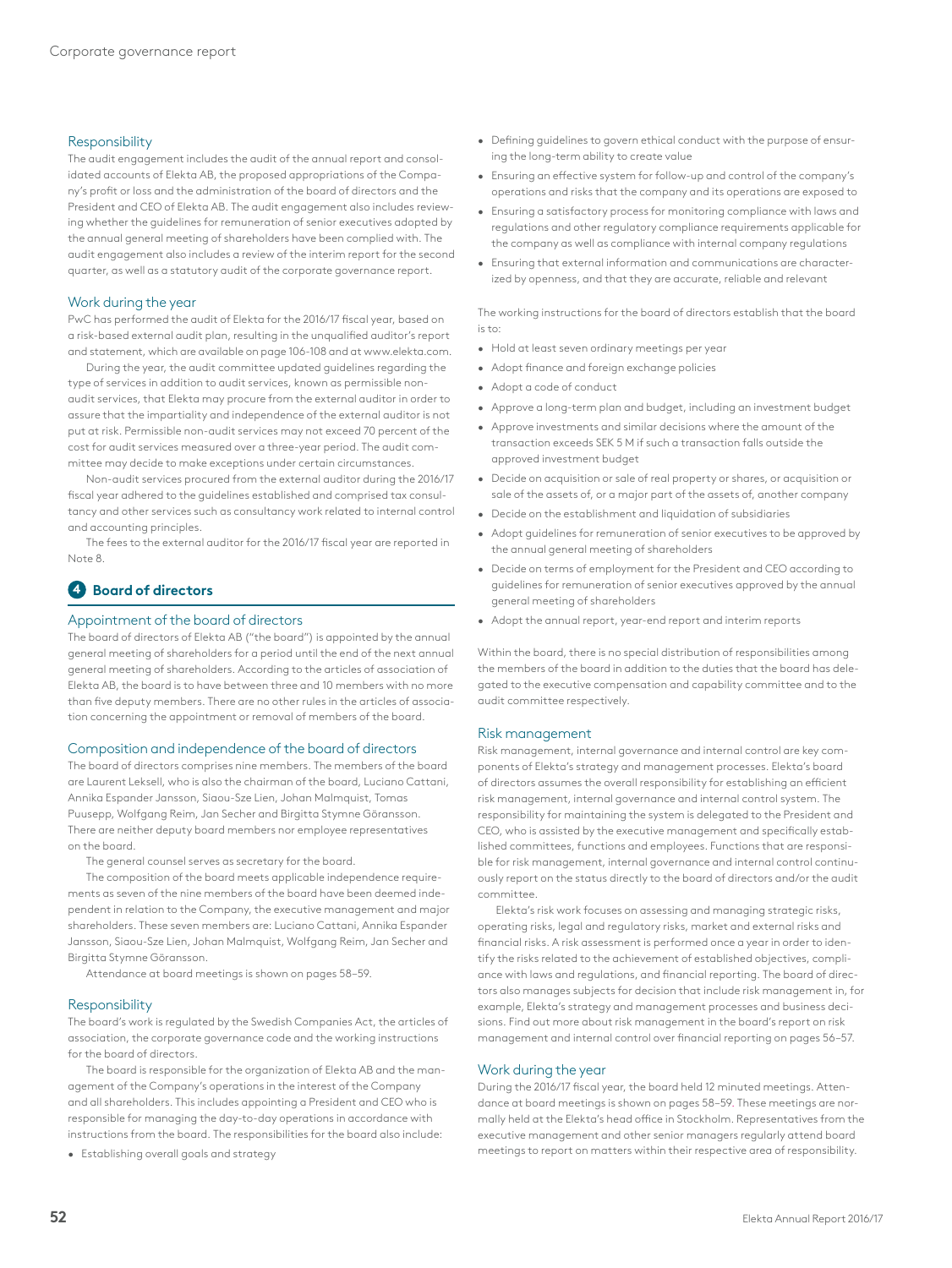For ordinary board meetings, an agenda with decision supporting material is available ahead of the meetings. The work of the board including important agenda items in 2016/17 is on page 50–51.

# 4.1 Executive compensation and capability committee

Appointment of the executive compensation and capability committee The board shall appoint an executive compensation and capability committee ("the executive compensation and capability committee" or "ECCC"), which shall consist of at least two members of the board, of whom at least one shall be independent of the Company and its executive management.

#### Composition

The executive compensation and capability committee consists of four members appointed by the board at the first board meeting following the election of the board by the annual general meeting of shareholders for a term of one year. The members of the committee are Laurent Leksell, who is also the chairman of the committee, Luciano Cattani, Siaou-Sze Lien, and Johan Malmquist. Attendance at committee meetings and independence are shown on pages 58-59. The President and CEO also attends the committee's meetings and the Group VP Human Resources serves as secretary for the committee.

#### Responsibility

The objective of the executive compensation and capability committee is to ensure a fair and equitable remuneration scope and structure for managers at Elekta. Such remuneration should be designed to contribute to generating maximum value for shareholders and customers, while maintaining the Group's market competitiveness. It should further be designed to ensure the Group's ability to attract, motivate and retain managers who are key to achieving the business objectives of the Group. This applies to remuneration structures for the executive management and for other remuneration structures targeting all Elekta managers. The objective of the committee is also to ensure succession planning and reviews of management succession plans for senior management levels and other Group-critical positions, and to ensure gender and diversity analysis and actions. Furthermore, the objective of the committee is to ensure senior management competencies and capabilities including organization development programs. The committee works in accordance with directives for the executive compensation and capability committee adopted by the board. The committee keeps the board regularly informed and refers matters to the board for decision as necessary.

#### Work during the year

During the 2016/17 fiscal year, the executive compensation and capability committee held eight minuted meetings. Attendance at committee meetings is shown on pages 58–59. The most important agenda items at the meetings were:

- Remuneration review including variable remuneration of the executive management
- Evaluation and update of Elekta's performance share plan for the executive management
- Preparations for a new long-term incentive program for 2016/17 for key individuals not included in the executive management
- Follow-up of compliance with the guidelines for remuneration of senior executives approved by the annual general meeting of shareholders
- Evaluation of update of Elekta's benchmarking system, global performance management
- Succession planning and reviews of management succession plans for senior management levels and other Group-critical positions
- Preparation of the board's recommendations regarding guidelines for remuneration of senior executives for the next annual general meeting of shareholders

# 4.2 Audit committee

# Appointment of the audit committee

The board shall appoint an audit committee, which shall consist of at least three members of the board with at least one qualifying as a financial expert. The majority of the committee members are to be independent of the Company and its executive management. At least one member of the committee who is independent of the Company and its executive management shall also be independent of the Company's major shareholders.

### Composition

The audit committee consists of four members, which were appointed by the 2016 annual general meeting of shareholders for the period until the next annual general meeting. The members of the committee are Birgitta Stymne Göransson, who is also the chairman of the committee, Jan Secher, Wolfgang Reim and Annika Espander Jansson. Independence of the members is shown on pages 58–59.

The President and CEO, the CFO and the Chief Audit Executive also attend the committee's meetings as well as the external auditor as applicable. The general counsel serves as secretary for the committee.

#### Responsibility

The objective of the audit committee is to monitor the Group's financial reporting and the effectiveness of the Group's internal control, internal audit and risk management. The objective is also to keep itself informed about the external audit of the annual report and consolidated report of Elekta AB as well as to review and monitor the impartiality and independence of the external auditor, and pay particular attention if the external auditor provides the Group with services other than audit services. Furthermore, the objective is to assist the nomination committee in preparing the proposal to the annual general meeting of shareholders regarding election of external auditor. The committee works in accordance with working instructions for the audit committee adopted by the board. The committee keeps the board regularly informed and prepares matters to the board for decision.

#### Work during the year

During the fiscal year 2016/17, the audit committee held four minuted meetings. Attendance at committee meetings is shown on pages 58–59. The most important agenda items at the meetings were:

- Review of interim reports, year-end report and annual report 2016/17
- Review of accounting principles
- Balance sheet review and cash flow analyses
- Monitoring of the global internal control project
- Review of the finance organization
- Review of charter for the internal audit function
- Approval of internal audit plan
- Review of internal audit reports
- Review of compliance reports
- Review of external audit plan
- Review of external audit reports
- Evaluation of the external audit
- Evaluation and update of guidelines for permissible non-audit services

# **5 President and CEO**

# Appointment of the President and CEO

The board appoints Elekta AB's President and CEO.

Richard Hausmann was appointed President and CEO of Elekta AB on June 10, 2016. More information about Richard Hausmann is provided in the presentation of the executive management on page 60. Richard Hausmann succeeded Tomas Puusepp. More information about Tomas Puusepp is available in the presentation of the board of directors on pages 58–59. Remuneration of the President and CEO is described in Note 5.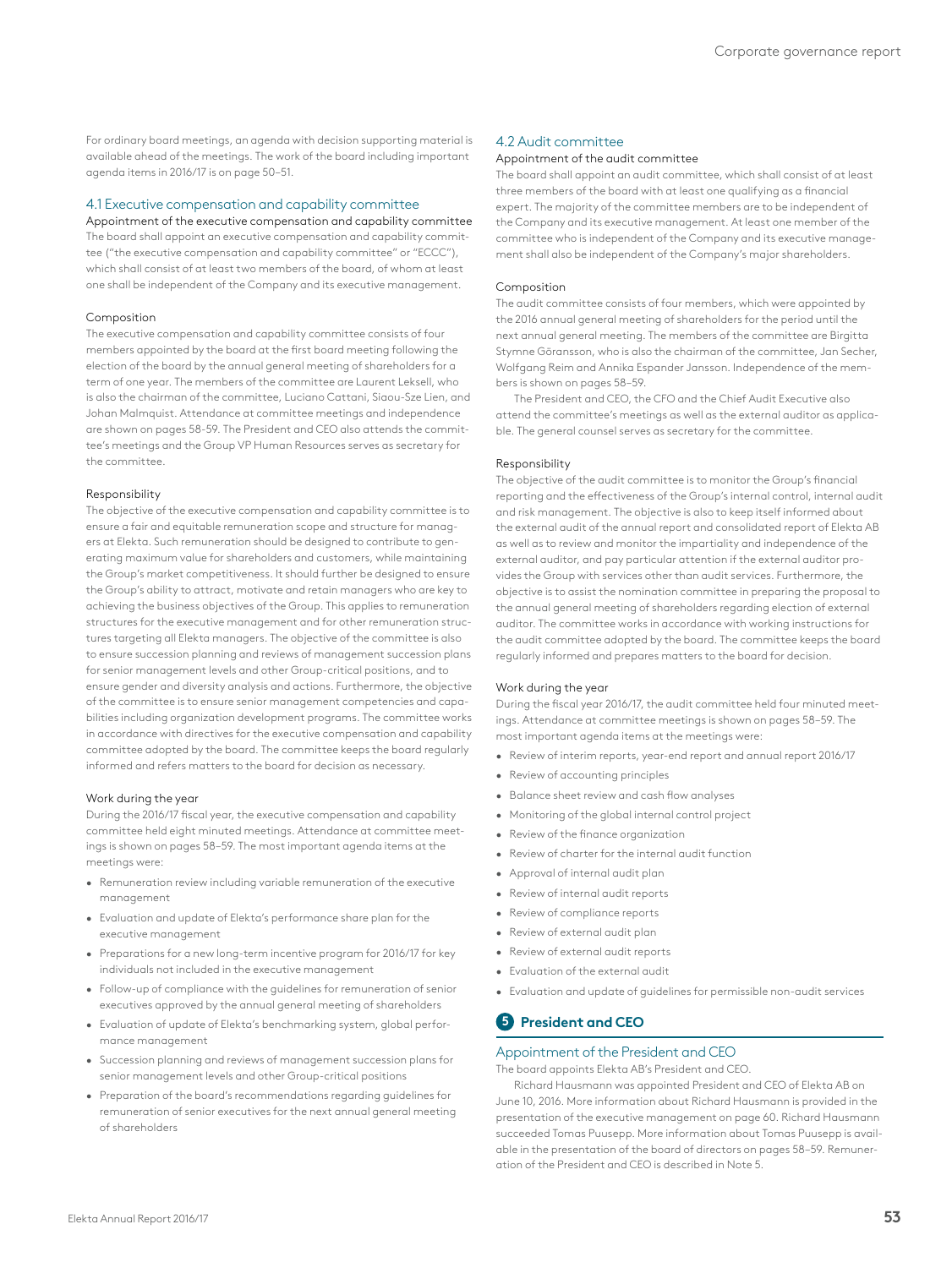# Responsibility

The President and CEO is responsible for the day-to-day management of the Company in accordance with applicable laws and regulations as well as internal steering documents including the working instructions for the Chief Executive Officer adopted by the board and other instructions from the board. The President and CEO also represents the Group in various contexts, leads the work of the executive management and makes decisions in consultation with the members of the executive management.

# **6 Executive management**

## Appointment of the executive management

The President and CEO appoints the members of the executive management following approval by the board of directors.

#### Composition

As of April 30, 2017, Elekta's executive management comprised the President and CEO, the Chief Financial Officer ("CFO"), the Chief Commercial Officer ("CCO"), Chief Marketing Officer ("CMO"), the Chief Operating Officer ("COO"), Chief Strategy Officer ("CSO"), Chief Technology Officer ("CTO"), the Executive Vice President Region North Americas, the Executive Vice President Legal and Compliance, and the Executive Vice President Human Resources. During the 2016/17 fiscal year, the Executive Vice President Global Engineering role was excluded from the executive management as per November 1, 2016, and the marketing and strategy function was divided between Chief Marketing Officer and Chief Strategy Officer as per February 13, 2017. A presentation of the executive management is provided on page 60. Remuneration of the executive management is described in Note 5.

| Management |                 |               |                |  |  |  |  |  |
|------------|-----------------|---------------|----------------|--|--|--|--|--|
| Product    | <b>Customer</b> | <b>Supply</b> | <b>Support</b> |  |  |  |  |  |
| lifecycle  | relationship    | chain         |                |  |  |  |  |  |
| management | management      | management    |                |  |  |  |  |  |

### Responsibility

The President and CEO is responsible for and leads the work and meetings of the executive management. The executive management makes joint decisions following consultation with various parts of the Group.

# Work during the year

The executive management meetings are normally held each week by telephone and with regular intervals in conjunction with visits to the Group's various offices and facilities.

The most important agenda items at the meetings were strategic and operational issues such as product development, acquisitions/divestments, investments, market development, organization, long-term plans and budget, and monthly and quarterly business and financial reviews.

# **7 Compliance**

#### Appointment

The compliance function is headed by a Global Compliance Officer.

#### Responsibility

The compliance function's responsibilities are to review and evaluate compliance issues within the organization and ensure that management and employees of the Group are in compliance with the rules and ethical regulations in the most significant risk areas such as anti-corruption and interactions with healthcare professionals, export control and competition law. Since 2017, the function is also responsible for implementing the program

to secure personal data management within the Group. Additionally, sustainability issues have been included within the compliance function since 2017. Elekta's Global Compliance Officer reports functionally to the General Counsel but functions as an independent and objective body ensuring compliance concerns are being appropriately resolved and reported to the board of directors.

### Work during the year

Focus areas during the year included the following:

- Further strengthening the compliance program to prevent corruption and clarifying regulations for Elekta's interaction with healthcare professionals
- Continuously updating the compliance function
- Training employees in Elekta's code of conduct and steering documents according to the long-term plan and the goals established by the board
- Ensuring program efficiency and risk-based due diligence of parties, including business partners and distributors and agents, are implemented within the Group in accordance with the goals established by the board
- Continuing assistance to management and the local organization with ongoing investigations of Elekta's Italian operations regarding alleged violations connected with public procurement
- Internal investigations including the preparation of proposed measures in consultation with management and the board of directors
- Appointment of a compliance committee which, headed by the Global Compliance Officer, supports the President and CEO and other key members of the executive management in work following up incidents and decisions on measures
- Establishing the framework for Elekta's sustainability work with four distinct focus areas and ensuring the Company has internal resources to compile the external sustainability reports

#### Reporting to the board

Since the audit committee monitors regulatory compliance in the Group on behalf of the board of directors, it is necessary to have regular information about how the Company manages and prevents compliance risks. It is important that the board is well informed of both the preventive measures and any weaknesses in order to ask the right questions and remain a critical auditor of the operations.

Since 2017, Elekta's Global Compliance Officer presents the progress of the risk-based compliance program at each quarterly committee meeting, and reports on any incidents and the status of ongoing investigations. A written compliance report is submitted at every information meeting. The audit committee constantly monitors, on behalf of the board, any matters that may require greater focus and Elekta's Global Compliance Officer is present at each ordinary meeting with the audit committee.

In addition to continuous reporting, the board has during the year evaluated and approved the long-term plan for preventive anti-corruption efforts with clear goals for the coming fiscal year. The long-term plan is drawn up based on risk analyses and the best international practise.

# **8 Quality assurance and regulatory affairs**

#### Appointment

The quality assurance (QA) and regulatory affairs (RA) functions are headed by Vice President Quality Assurance and Vice President Global Regulatory Affairs respectively, after a division of the quality and regulatory affairs (Q&RA) function during the 2016/17 fiscal year.

# Responsibility

The functions' responsibilities include supporting management in its efforts to comply with regulatory requirements for products, quality systems and market entry. The functions provide transparency and interact with man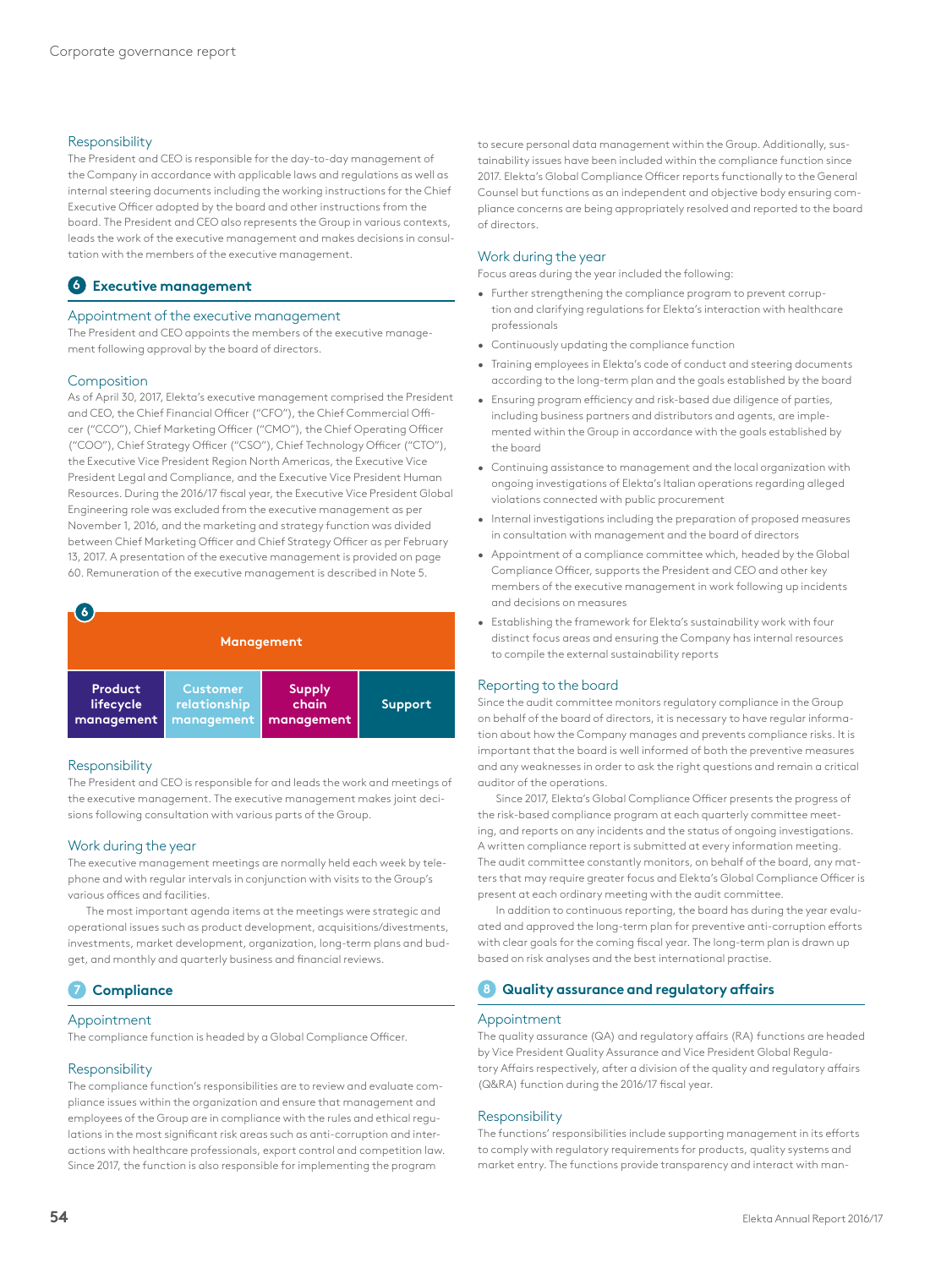agement and external regulatory bodies. The functions are responsible for the quality system infrastructure and compliance, product clearances and approvals, and post market vigilance and recall reporting. The functions are also responsible for and conduct internal audits of the quality system and regulatory compliance. Vice President Quality Assurance and Vice President Global Regulatory Affairs, respectively, report to the Chief Operating Officer.

# Work during the year

- Ensuring product approval for regulatory market entry
- Implementation of internal audits
- Managing inspections from different authorities and organizations, all with positive outcomes
- Interacting with authorities in different regulatory forums and representation in different industry associations in discussions with authorities worldwide

# **9 Internal audit**

#### Appointment

The internal audit function is appointed by and reports to the audit committee and the board of directors.

## Responsibility

The internal audit function is under the supervision of the Chief Audit Executive. The internal audit function is an independent and objective assurance and consulting activity. Elekta's Chief Audit Executive reports functionally to the audit committee, and administratively to the Chief Financial Officer (CFO). The scope of the internal audit function encompasses the examination and evaluation of the adequacy and effectiveness of Elekta's governance, risk management and internal control processes as well as the quality of performance in carrying out assigned responsibilities to achieve the Group's objectives as part of the assurance activity. It also encompasses consulting activities and advisory support in relation to Elekta's governance, risk management, and internal control processes.

The internal audit function works in accordance with the guidelines for the internal audit function adopted by the board.

# Work during the year

- Preparation and review of risk map as a basis for the internal audit plan
- Establishment of an internal audit plan
- Internal audit of risk and control matrices for processes encompassed by the global internal control project
- Internal audit of the Group's and subsidiaries' various processes based on a risk-based internal audit plan
- Special investigations
- Member of program management office for the global internal control project
- External audit co-ordination
- Audit committee meeting planning and administration
- Internal audit reports to the executive management, the audit committee and the board of directors

## **Elekta´s process for risk management and internal control**

The board and its committees assume the overall responsibility for establishing effective governance of Elekta including risk management and internal control. The responsibility for designing, implementing and conducting effective governance including risk management and internal control is delegated to the President and CEO, who is assisted by the executive management, other operational managers and personnel, the so-called "first line of defense".



In addition, specifically established functions such as compliance, quality assurance, regulatory affairs, internal control, etc. provide guidance and assessments on governance, risk management and internal control related to their areas of expertise, the so-called "second line of defense,". The internal audit function, the so-called "third line of defense", provides independent and objective assurance and advisory support to management on governance, risk management and internal control.

Elekta has defined risk management and internal control as a process, affected by the board and its committees, the President and CEO, the executive management and other managers and personnel, and designed to provide reasonable assurance regarding the achievement of objectives relating to:

#### Operations

- Effectiveness and efficiency of operations
- Safeguarding of assets against loss

# Reporting

• Reliability, timeliness and transparency of internal and external financial and non-financial reporting

#### Compliance

• Adherence to applicable laws and regulations, and internal steering documents

Risk management and internal control over financial reporting is a sub-set of the risk management and internal control process. The risk management and internal control process is applicable to all Elekta operations, including business areas, regions, functions, management, people, processes and technology.

All business activities involve risks from external and internal sources. Risk is defined as the possibility that an event will occur and adversely affect the achievement of objectives. Risks that are effectively managed may lead to opportunities and value creation, while risks that are not could result in damage and losses.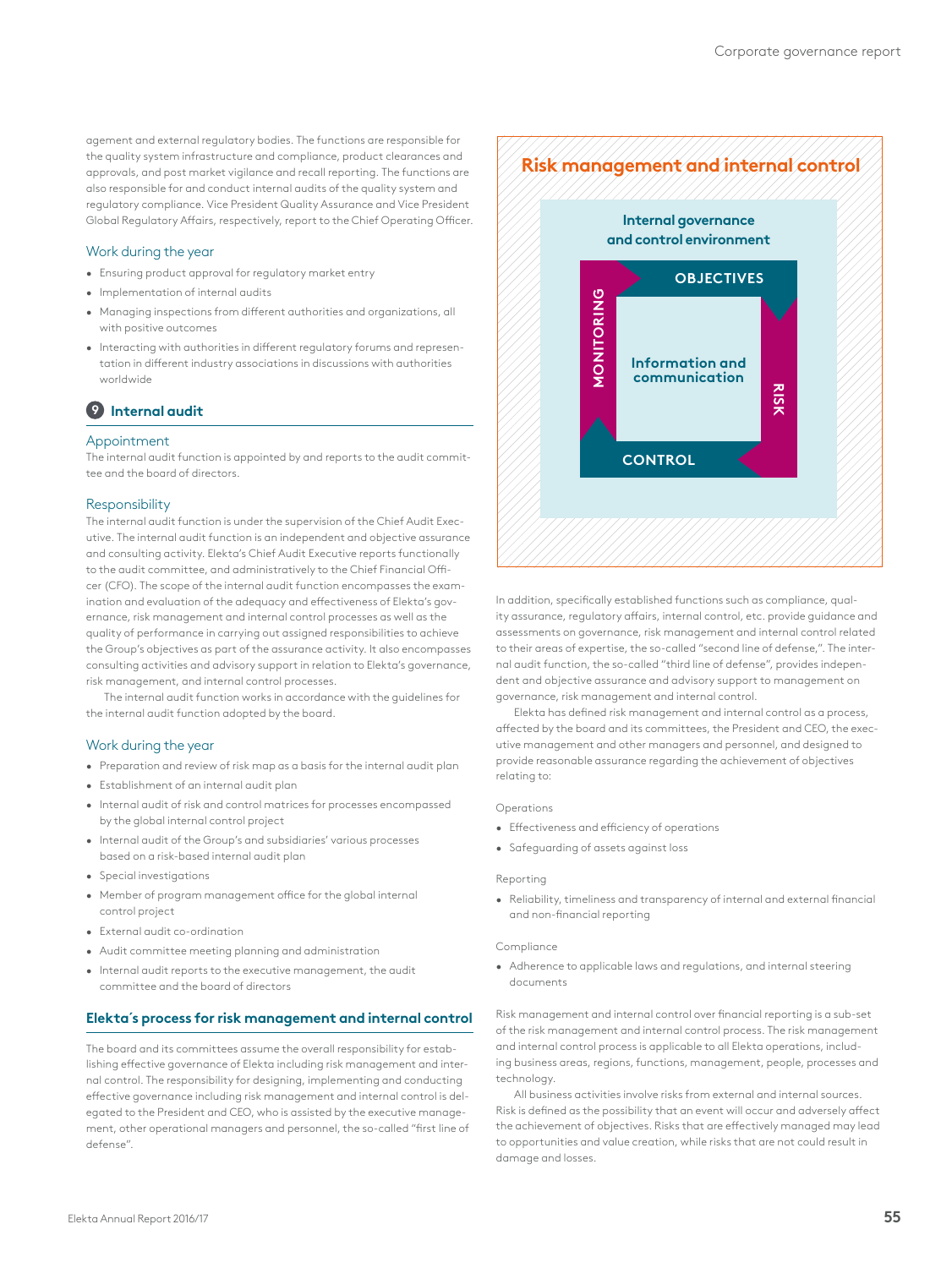#### Internal governance and control environment

Elekta's internal governance and control environment comprise its values, code of conduct, risk strategy, organization, roles and responsibilities, delegation of authority, and policies and procedures. Policies and procedures clarify certain important aspects of the control environment such as board independence from management, a commitment to attract, develop and retain competent individuals as well as performance measures, incentives and rewards to drive accountability for performance.

Elekta has adopted a number of steering documents at group-wide level:

- Working Instructions for the board of directors, working instructions for the Chief Executive Officer, instructions regarding financial reporting for the board of directors, working instructions for the audit committee, a directive for the executive compensation and capability committee and a charter for the internal audit function
- Values
- Code of conduct, anti-corruption policy, whistle-blowing procedure and competition policy
- Elekta financial guide

To govern the operations, Elekta has established a business management system with internal steering documents. The most important elements of this system are:

- The organizational structure with defined roles and responsibilities and delegation of authority
- Other policies and procedures such as the communication policy, quality policy, environmental policy, IT policies and HR policies
- Processes and work instructions, for example, the strategy and management processes, the main business processes (time to market, time to customer and installed base management), as well as supporting processes

In addition to group-wide steering documents and the business management system, operations are also governed by external laws, regulations, rules and guidelines, such as the Swedish companies act, NASDAQ Stockholm rule book for issuers, Swedish corporate governance code, and requirements and standards from supervisory authorities in the field of medical technology.

# **The board of directors' report on risk management and internal control over financial reporting**

The board of directors' report on risk management and internal control over financial reporting has been prepared in accordance with the annual accounts act and the Swedish corporate governance code, and constitutes an integral part of the corporate governance report. The external financial reporting has been prepared in accordance with laws and regulations and applicable accounting standards, namely the International Financial Reporting Standards (IFRS), and other requirements on listed companies, such as the NASDAQ Stockholm Rule Book for Issuers. Elekta's work on risk management and internal control over financial reporting is based on the 2013 updated internal control – integrated framework (the "framework"), and the enterprise risk management integrated framework (the "ERM framework"), both established by the Committee of Sponsoring Organizations of the Treadway Commission (COSO). The COSO framework is based on 17 fundamental principles linked to the five components: control environment, risk assessment, control activities, monitoring, and information and communication.

# Objective

The Elekta Group is governed and controlled based on the distribution of rights and responsibilities, including decision-making, among different corporate bodies according to laws and regulations as well as internal steering documents. A structure is provided through which Elekta's objectives and

the means of attaining these objectives and monitoring performance are set. The objectives reflect choices made on how the Group seeks to create, preserve and realize value for its stakeholders. Governance is twofold; it concerns both effectiveness and accountability. Effectiveness is measured by performance, and accountability includes all issues surrounding disclosure and transparency.

Objective setting is a prerequisite necessary to internal control and a key part of the Elekta strategy and management processes. Therefore, Elekta's corporate governance encompasses both the strategy and management processes, outlining the establishment of both long-term objectives and strategies with at least a three-year perspective and short-term objectives and plans with a one-year perspective, and the risk management and internal control process.

#### Control environment

Important elements of the control environment applicable for Elekta's financial reporting are the financial guide, including the accounting policy, reporting instructions, authorization policy and finance policy. In addition, there are other important elements of the control environment for financial reporting such as the communication policy and processes and work instructions to be found in group wide steering documents and in the Elekta business management system.

Risk assessment is carried out continuously throughout the year in order to identify risks that can affect the possibility to reach targets set in relation to the strategy, the business, reporting and compliance.

#### Risk assessment

Risk assessment includes identifying any risk that the qualitative characteristics of useful financial information according to IFRS may not be fulfilled or the financial reporting assertions may not be supported. Risk assessment criteria include occurrence, completeness, accuracy, cut-off, classification, existence, rights and obligations, and valuation for profit and loss and balance sheet items in the financial reporting as applicable, but also information processing relating to input, processing and recording of data. A risk assessment regarding internal control over financial reporting is performed once a year and covers profit and loss and balance sheet items in the financial reporting and related areas and processes. The work is documented in a risk map and included in risk and control matrices (RACM:s) per area and process.

#### Control activities

Control activities mitigate the risks identified to achieve set objectives through adherence to risk tolerance levels in terms of globally defined minimum internal control requirements over financial reporting. The control activities are documented in risk and control matrices (RACM:s) per area, process and risk.

Control activities are aimed at preventing errors and irregularities from occurring and/or detecting errors and irregularities that may have occurred. Control activities can be manual or automated, such as authorizations and approvals, verifications, reconciliations, and business performance reviews, or a combination of the two.

Control activities comprise the following areas and processes:

- Entity level controls over the control environment
- General IT controls over IT system components, processes and data for a given IT environment including logical access, program change management, back-up and recovery
- Process controls over processes such as order recognition, order to cash, revenue recognition, purchase to pay, inventory, payroll and financial statement close.

The globally defined minimum internal control requirements over financial reporting comprise entity level controls that are regulated through Elekta's steering documents at Group-wide level, the business management system and internal control frameworks of standard controls that include general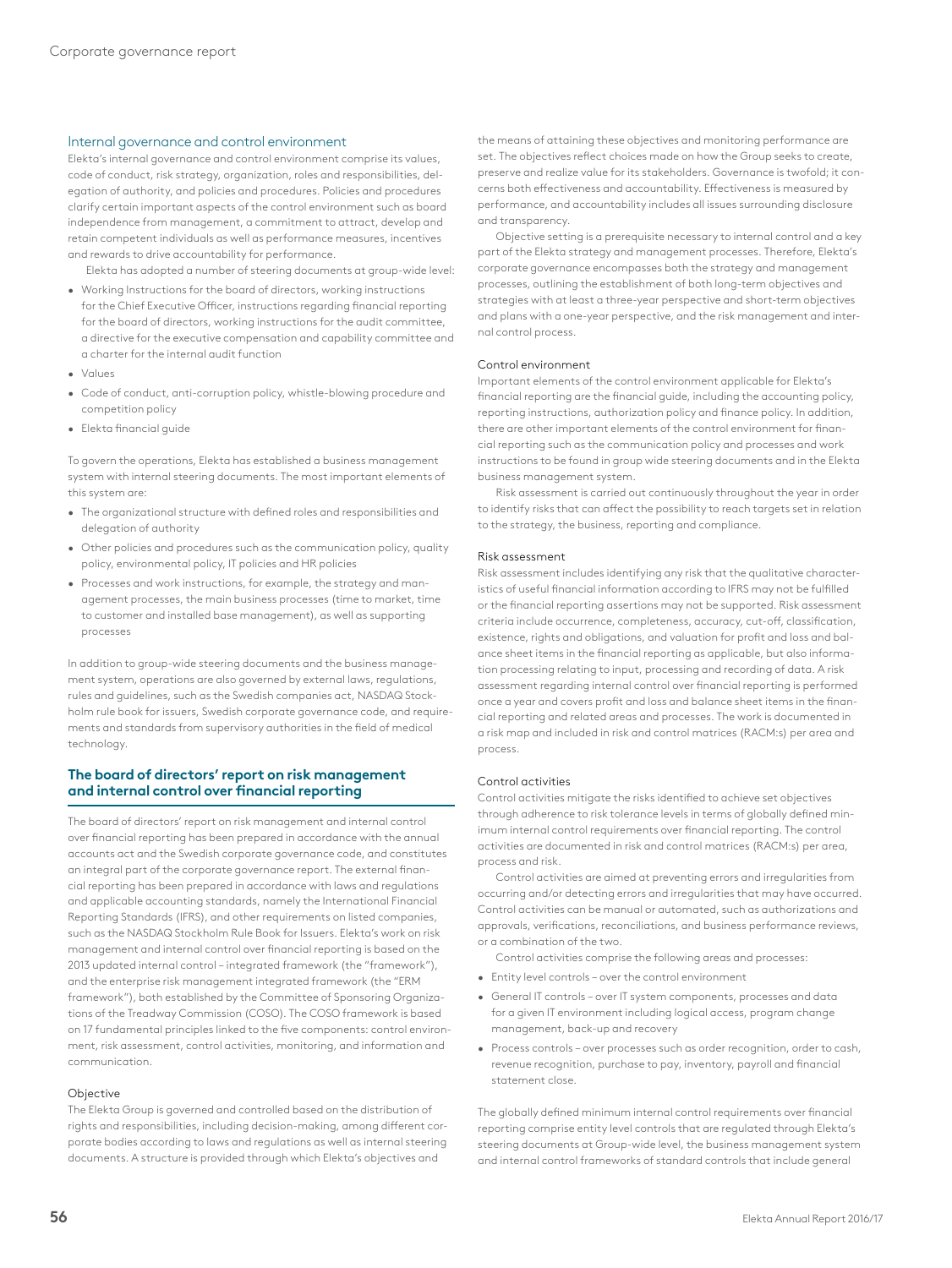IT controls and uniform process controls for all Elekta companies and locally defined controls where necessary. The controls included in the internal control framework are documented in RACM:s as standard models for all entities and then specifically for each individual entity. All controls in the internal control framework are based on risk assessments of financial flows that impact the financial reporting in general and more specifically for the individual entities.

#### Monitoring

Monitoring of internal control over financial reporting is carried out through ongoing evaluations, separate evaluations, or some combination of the two, to ascertain whether the five components of risk management and internal control are present and functioning. Control environment, risk assessment, control activities, monitoring and information and communication.

Ongoing evaluations are routine operations, built into processes. Monitoring takes place on a real-time basis by operational managers and personnel and periodically by management at different levels of the Group, and the audit committee and the board, and includes for example monitoring of the following:

- Business and financial performance
- Order bookings and revenue recognition
- Compliance reports from the compliance function
- Internal audit reports from the QA and RA functions related to, for example, the quality system and regulatory compliance
- Internal audit planning
- Internal audit reports from the internal audit function
- External audit reports from the external auditor

Special evaluations may be performed through:

- Periodic reviews of whether risk management and internal control are operating as intended by financial managers and general management at local, regional, business area and Group level as applicable
- Control self-assessment (CSA), a tool for local management to report on the current status of effective design and operating effectiveness of the globally defined minimum internal control requirements over financial reporting documented in RACM:s
- Internal audit according to the internal audit plan

Instructions and budget approvals of internal control for financial reporting are conducted by the audit committee on behalf of the board of directors and require supporting documentation in the form of presentation of status, progress and solutions as well as supporting appendixes such as Internal audit reports and internal control reports. Status, progress and solutions for internal control over financial reporting are discussed at the audit committee meeting and instructions are documented and where approvals are required, approvals are performed and documented accordingly. The audit committee subsequently briefs the board of directors at the next board meeting and provides supporting documentation for discussion and approval.

# Information and communication

Information and communication regarding risk management and internal control over financial reporting relates to both internal and external information and communication.

Internal information about important internal steering documents for risk management and internal control over financial reporting, including and RACM:s, as well as the communication policy and processes, work instructions and other relevant information in the Elekta business management system, are channeled down the organization and communicated to relevant personnel on the Group's intranet. Internal information regarding the status of the effective design and operating effectiveness of risk management and internal control over financial reporting are channeled up the organization based on the result of the monitoring in order for management at different levels to be able to take corrective actions as necessary. The President and CEO and the Chief Audit Executive in turn inform the audit committee and the board, respectively, of the results of the monitoring in order for them to be able to fulfill their oversight responsibility. This communication normally takes place at the ordinary audit committee meetings and board meetings, respectively.

Elekta provides the financial markets and other stakeholders with continuous external information and communication regarding the Group's and the Company's financial performance and position in accordance with the communication policy. External information and communication regarding financial reporting is provided in the form of:

- Interim reports, year-end reports and annual reports
- Press releases on news and events that may significantly affect the Group's valuation and future prospects
- Presentations and telephone conferences for financial analysts, investors and media representatives on the day of publication of interim reports and year-end reports and in conjunction with the release of important news and events
- Capital market days arranged by the Group at one of its major entities or in conjunction with major scientific conferences
- Information on the Elekta website: www.elekta.com, including reports, press releases and presentations

Elekta observes a silent period prior to each interim and year-end report.

#### Activities in the fiscal year 2016/17

During the fiscal year 2016/17, the implementation of the global internal control project, comprising the internal control framework for financial reporting, proceeded and was completed according to plan. The implementation has been validated by the internal control function. Internal audits of implementation and operational compliance were performed at a selection of implemented entities. The project is administered by a program management office with representatives from the internal audit function and the internal control function. The review of the company's internal steering documents as a basis for the company's control environment proceeded as planned during the fiscal year. Continuous information on the status and progress of the project and the results of the internal audits were addressed at the meetings of the audit committee and subsequently followed up by the board.

#### Activities in the fiscal year 2017/18

During the 2017/18 fiscal year, the plan is to expand the global internal control framework through the implementation of a number of additional processes and implementation at a few smaller entities currently not in scope for the internal control framework. Administration and support of the control framework as well as the identification and management of improvement measures will be carried out throughout the year. The review of the company's internal steering documents as a basis for the company's control environment will continue as planned during the fiscal years. The internal audit plan will, based on a risk perspective, have its main focus on financial reporting, operating processes, and on specific risk areas.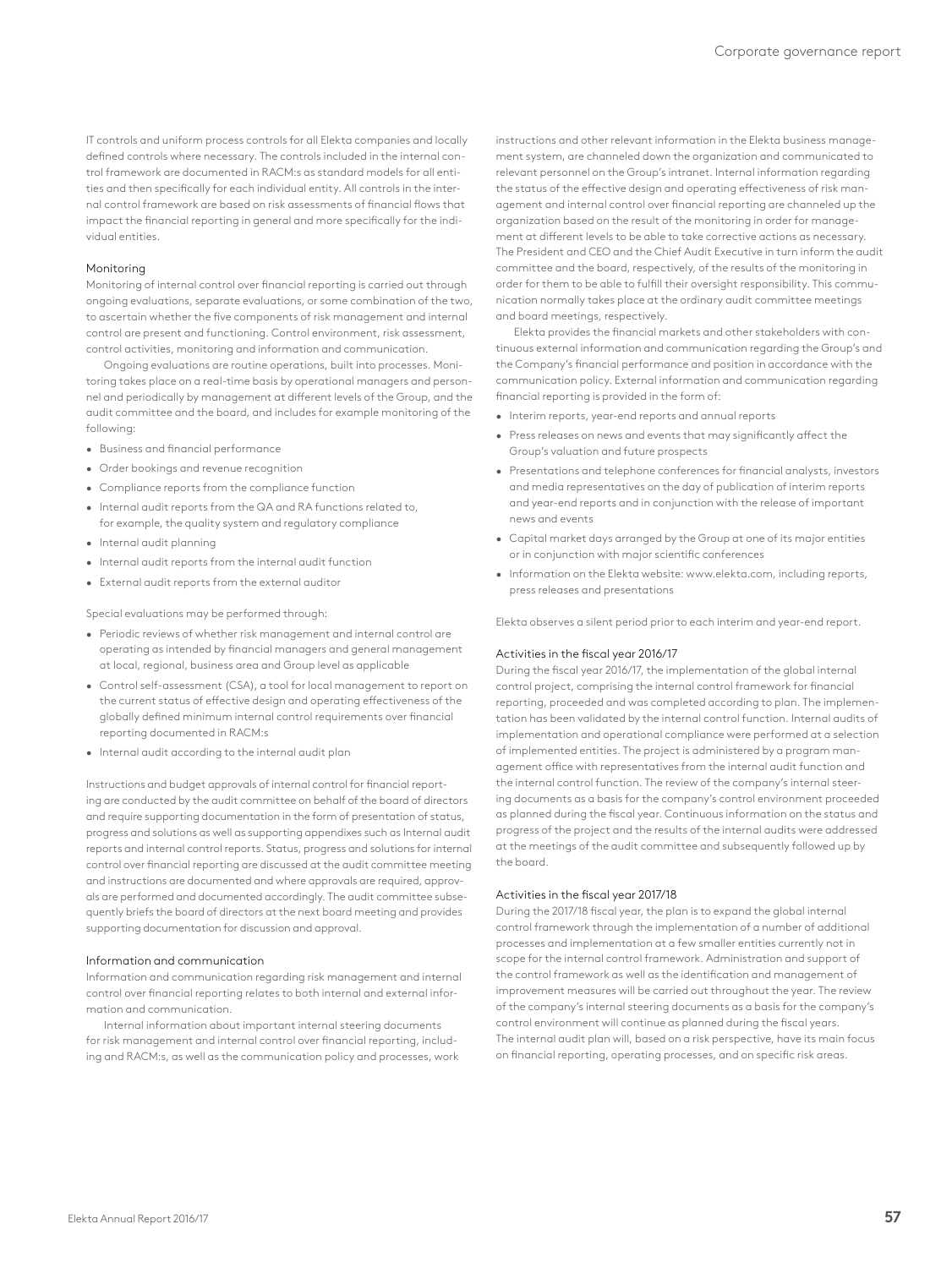# **Board of directors**







**Laurent Leksell Luciano Cattani Annika Espander** 



**Siaou-Sze Lien Johan Malmquist Tomas Puusepp**1) **Wolfgang Reim Jan Secher Birgitta Stymne** 

|                                                                |                                                                                                                                                                                                                                                                                                                                                       |                                                                                                                                                                                                                                                                                                                                                      | Jansson                                                                                                                                                                                                                                                                                                                      |                                                                                                                                                                                                                    |
|----------------------------------------------------------------|-------------------------------------------------------------------------------------------------------------------------------------------------------------------------------------------------------------------------------------------------------------------------------------------------------------------------------------------------------|------------------------------------------------------------------------------------------------------------------------------------------------------------------------------------------------------------------------------------------------------------------------------------------------------------------------------------------------------|------------------------------------------------------------------------------------------------------------------------------------------------------------------------------------------------------------------------------------------------------------------------------------------------------------------------------|--------------------------------------------------------------------------------------------------------------------------------------------------------------------------------------------------------------------|
| First elected:                                                 | 1972                                                                                                                                                                                                                                                                                                                                                  | 2008                                                                                                                                                                                                                                                                                                                                                 | 2015                                                                                                                                                                                                                                                                                                                         | 2011                                                                                                                                                                                                               |
|                                                                | Board chairman<br>Chairman of the<br>executive compensation<br>and capability committee                                                                                                                                                                                                                                                               | Member of the board<br>Member of the executive<br>compensation and<br>capability committee                                                                                                                                                                                                                                                           | Member of the board<br>Member of the audit<br>committee                                                                                                                                                                                                                                                                      | Member of the board<br>Member of the executive<br>compensation and<br>capability committee                                                                                                                         |
| Attendance:                                                    | $12/12$ $8/8$                                                                                                                                                                                                                                                                                                                                         | $11/12$ $8/8$                                                                                                                                                                                                                                                                                                                                        | $12/12$ 4/4                                                                                                                                                                                                                                                                                                                  | $12/12$ 8/8                                                                                                                                                                                                        |
| <b>Total fees:</b>                                             | 1.075.000 90.000                                                                                                                                                                                                                                                                                                                                      | 460.000 50.000                                                                                                                                                                                                                                                                                                                                       | 460,000 110,000                                                                                                                                                                                                                                                                                                              | 460.000 50.000                                                                                                                                                                                                     |
| Year of birth:                                                 | 1952                                                                                                                                                                                                                                                                                                                                                  | 1945                                                                                                                                                                                                                                                                                                                                                 | 1964                                                                                                                                                                                                                                                                                                                         | 1950                                                                                                                                                                                                               |
| Education:                                                     | MBA and PhD from Stock-<br>holm School of Economics,<br>Sweden                                                                                                                                                                                                                                                                                        | Master of Science in Eco-<br>nomics from the University<br>of Rome, Italy                                                                                                                                                                                                                                                                            | Bachelor of Science in<br>Chemistry from Uppsala<br>University/University of<br>Michigan, and MBA in Inter-<br>national Business Manage-<br>ment from Uppsala Univer-<br>sity, Sweden                                                                                                                                        | Bachelor of Science in<br>Physics from Nanyang<br>University and a Master of<br>Science in Computer<br>Science from Imperial<br>College in London                                                                  |
| Independence:                                                  | Not independent in relation to<br>the Company and the execu-<br>tive management and, being<br>the Company's largest share-<br>holder, not independent in<br>relation to major shareholders                                                                                                                                                            | Independent of the Com-<br>pany and the executive<br>management and indepen-<br>dent of major shareholders                                                                                                                                                                                                                                           | Independent of the Com-<br>pany and the executive<br>management and indepen-<br>dent of major shareholders                                                                                                                                                                                                                   | Independent of the Com-<br>pany and the executive<br>management and indepen-<br>dent of major shareholders                                                                                                         |
| Other board assignments:                                       | Board chairman: Leksell<br>Social Ventures<br>Board member: Interna-<br>tional Chamber of Com-<br>merce (ICC) and Stockholm<br>School of Economics                                                                                                                                                                                                    |                                                                                                                                                                                                                                                                                                                                                      | Board member: Lifco AB.<br>Esperio AB and Asperia AB                                                                                                                                                                                                                                                                         | Board member: Nanyang<br>Technological University<br>(NTU), NTU's Confucius<br>Institute, Japfa Ltd and<br>Singapore Corporation of<br>Rehabilitative Enterprises<br>(SCORE)                                       |
| Holdings in Elekta AB:<br>(own and closely related<br>parties) | 14,980,769 A-shares<br>9,056,624 B-shares                                                                                                                                                                                                                                                                                                             | 20,000 B-shares                                                                                                                                                                                                                                                                                                                                      | 8,000 B-shares                                                                                                                                                                                                                                                                                                               | 10,000 B-shares                                                                                                                                                                                                    |
| Principal work experience<br>and other information:            | Founder of Elekta and Exec-<br>utive Director from 2005<br>to 2013. Former President<br>and CEO of Elekta during<br>the years from 1972 to<br>2005. Among others, Assis-<br>tant Professor and Fac-<br>ulty member of Stockholm<br>School of Economics, IFL and<br>Insead Fontainebleau, and<br>Visiting Scholar at Harvard<br><b>Business School</b> | President for EMEA at<br>Stryker Corporation from<br>2001 to 2004, Group Presi-<br>dent International at Stryker<br>Corporation from 2005 to<br>2008, and Executive Vice<br>President International Pub-<br>lic Affairs at Stryker Corpo-<br>ration from 2008 to 2010.<br>CEO of Eucomed (European<br>MedTech Industry Trade<br>Association) in 2012 | 25 years' experience as an<br>advisor and investor, as well<br>as from executive positions<br>within the financial markets,<br>among others from Han-<br>delsbanken, Enskilda Securi-<br>ties, and Catella. Operational<br>experience from the pharma-<br>ceutical industry (Pharma-<br>cia). Currently CEO at<br>Asperia AB | Senior Executive Coach at<br>Mobley Group Pacific Ltd<br>after a 28-year career at<br>Hewlett-Packard. Until<br>2006, Senior Vice President,<br>Hewlett-Packard Services<br>for the Asia Pacific & Japan<br>region |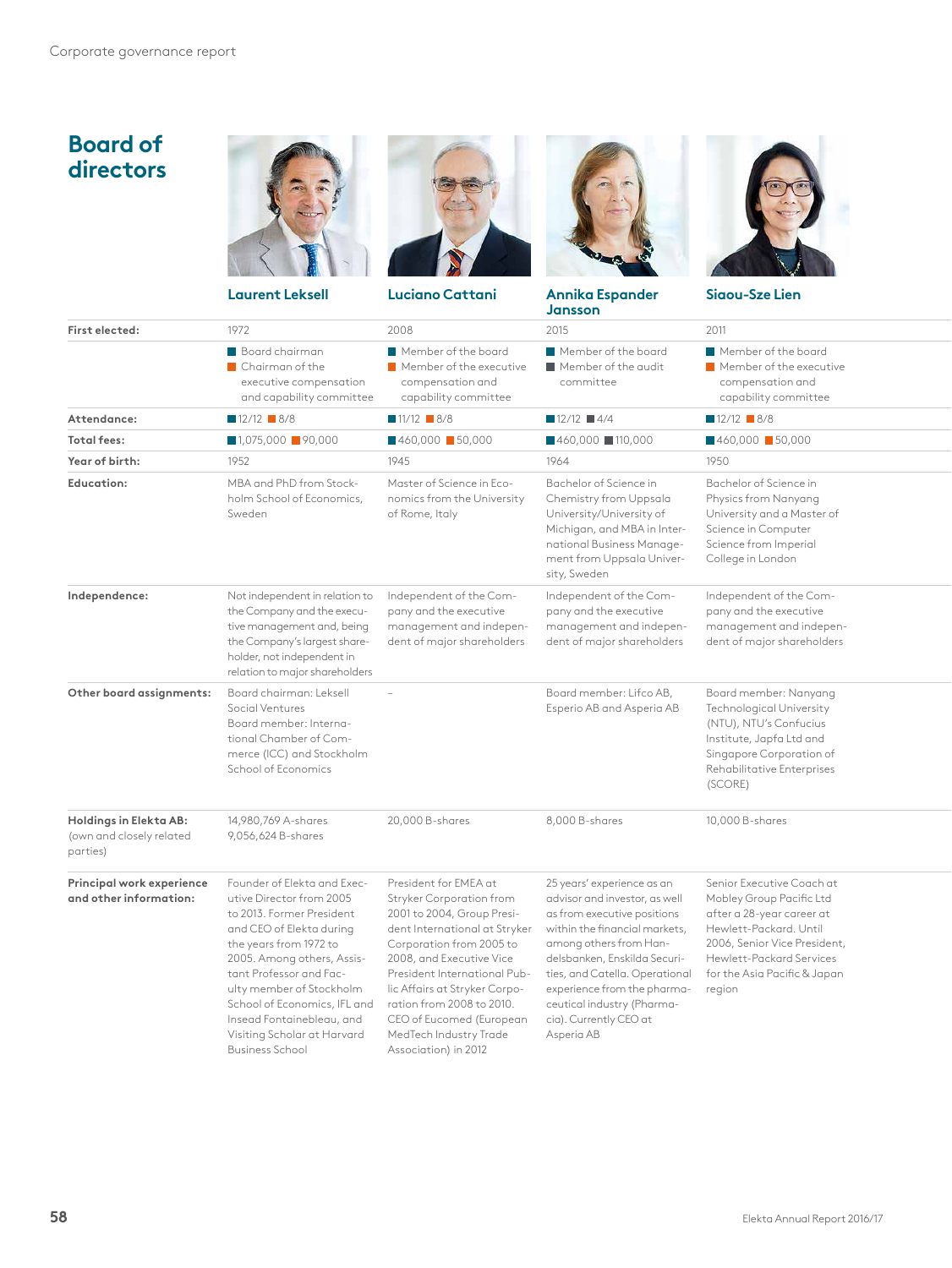







| <b>Johan Malmquist</b>                               | <b>Tomas Puusepp</b> 1)                                                                                                                                                                                                                                                                                                                                                                                                                                                                                                                                                                                                                                                                                   | <b>Wolfgang Reim</b>                                                                                                                                                                                                                                                                                                                                         | <b>Jan Secher</b>                                                                                                                                                                                                                                                                                                                                                                                                                                | <b>Birgitta Stymne</b><br><b>Göransson</b>                                                                                                                                                                                                     |
|------------------------------------------------------|-----------------------------------------------------------------------------------------------------------------------------------------------------------------------------------------------------------------------------------------------------------------------------------------------------------------------------------------------------------------------------------------------------------------------------------------------------------------------------------------------------------------------------------------------------------------------------------------------------------------------------------------------------------------------------------------------------------|--------------------------------------------------------------------------------------------------------------------------------------------------------------------------------------------------------------------------------------------------------------------------------------------------------------------------------------------------------------|--------------------------------------------------------------------------------------------------------------------------------------------------------------------------------------------------------------------------------------------------------------------------------------------------------------------------------------------------------------------------------------------------------------------------------------------------|------------------------------------------------------------------------------------------------------------------------------------------------------------------------------------------------------------------------------------------------|
| 2015                                                 | 2013                                                                                                                                                                                                                                                                                                                                                                                                                                                                                                                                                                                                                                                                                                      | 2011                                                                                                                                                                                                                                                                                                                                                         | 2010                                                                                                                                                                                                                                                                                                                                                                                                                                             | 2005                                                                                                                                                                                                                                           |
| Member of the board<br>compensation and              | Member of the board<br>Member of the executive<br>capability committee                                                                                                                                                                                                                                                                                                                                                                                                                                                                                                                                                                                                                                    | Member of the board<br>Member of the audit<br>committee                                                                                                                                                                                                                                                                                                      | Member of the board<br>Member of the audit<br>committee                                                                                                                                                                                                                                                                                                                                                                                          | Member of the board<br>■ Chairman of the audit<br>committee                                                                                                                                                                                    |
| $12/12$ $8/8$                                        | $\blacksquare$ 11/12                                                                                                                                                                                                                                                                                                                                                                                                                                                                                                                                                                                                                                                                                      | $12/12$ $4/4$                                                                                                                                                                                                                                                                                                                                                | $12/12$ $4/4$                                                                                                                                                                                                                                                                                                                                                                                                                                    | $12/12$ $4/4$                                                                                                                                                                                                                                  |
| $1460,000$ 50,000                                    | $\Box$ -                                                                                                                                                                                                                                                                                                                                                                                                                                                                                                                                                                                                                                                                                                  | ■460,000 ■110,000                                                                                                                                                                                                                                                                                                                                            | ■460,000 ■110,000                                                                                                                                                                                                                                                                                                                                                                                                                                | ■460,000 ■200,000                                                                                                                                                                                                                              |
| 1961                                                 | 1955                                                                                                                                                                                                                                                                                                                                                                                                                                                                                                                                                                                                                                                                                                      | 1956                                                                                                                                                                                                                                                                                                                                                         | 1957                                                                                                                                                                                                                                                                                                                                                                                                                                             | 1957                                                                                                                                                                                                                                           |
| <b>Bachelor Degree Stock-</b><br>Sweden              | Electrical Engineer, studies<br>holm School of Economics,<br>in Physics at the Royal Insti-<br>tute of Technology in Stock-<br>holm and at the University of<br>Stockholm and Management<br>(IEP) at IMD in Lausanne                                                                                                                                                                                                                                                                                                                                                                                                                                                                                      | Master in Natural Sciences<br>and PhD in Physics from the<br>Federal Institute of Technol-<br>ogy ETH in Zürich                                                                                                                                                                                                                                              | Master of Science in<br>Industrial Engineer-<br>ing and Management<br>from Linköping University,<br>Sweden                                                                                                                                                                                                                                                                                                                                       | <b>MBA from Harvard Business</b><br>School and Master of<br>Science in Chemical Engi-<br>neering and Biotechnology<br>from the Royal Institute of<br>Technology in Stockholm,<br>Sweden                                                        |
| Independent of the Com-<br>pany and the executive    | Not independent in rela-<br>tion to the Company and the<br>management and indepen-<br>executive management but<br>dent of major shareholders<br>independent in relation to<br>major shareholders                                                                                                                                                                                                                                                                                                                                                                                                                                                                                                          | Independent of the Com-<br>pany and the executive<br>management and inde-<br>pendent of the major<br>shareholders                                                                                                                                                                                                                                            | Independent of the Com-<br>pany and the executive<br>management and inde-<br>pendent of the major<br>shareholders                                                                                                                                                                                                                                                                                                                                | Independent of the Com-<br>pany and the executive<br>management and inde-<br>pendent of the major<br>shareholders                                                                                                                              |
| AB and Arjo AB<br>and Getinge AB                     | Board chairman: Global<br>Board chairman: Tingstad<br>Medical Investments GMI AB<br>Board member: Mölnlycke<br>Board member: The Swedish<br>American Chamber of Com-<br>Health Care AB, Dunkerstif-<br>telserna, Chalmers Univer-<br>merce in New York and Per-<br>sity of Technology Founda-<br>mobil AB<br>tion, SCA AB, Trelleborg AB,                                                                                                                                                                                                                                                                                                                                                                 | Board chairman: Ondal<br>Medical Systems GmbH-<br>Board member: GN Store<br>Nord A/S, Klingel GmbH<br>and Medlumics S.L.                                                                                                                                                                                                                                     | Board chairman: Peak Man-<br>agement AG<br>Board Member: The Euro-<br>pean Chemical Industry<br>Council and IKEM (Innova-<br>tion and Chemical Industries<br>in Sweden)                                                                                                                                                                                                                                                                          | Board chairman: HL Display<br>and Fryshuset Foundation<br>Board member: Pandora AS,<br>Capio AB, Rhenman & Part-<br>ners Asset Management AB,<br>Midsona AB, and Sporta-<br>more AB                                                            |
| 20,000 B-shares                                      | 600,000 B-shares                                                                                                                                                                                                                                                                                                                                                                                                                                                                                                                                                                                                                                                                                          | 17,500 B-shares                                                                                                                                                                                                                                                                                                                                              | 18,800 B-shares                                                                                                                                                                                                                                                                                                                                                                                                                                  | 6,100 B-shares                                                                                                                                                                                                                                 |
| the medical technology<br>2015. Before that, various | Various positions at the<br>Extensive experience from<br>Research Institute for<br>Nuclear Physics, Scanditro-<br>industry, among others as<br>president and CEO for Get-<br>nix and Ericsson before being<br>inge AB between 1997 and<br>employed by Elekta in 1988.<br>Since then, he has held vari-<br>positions within the Getinge<br>ous management positions<br>group and Electrolux group<br>within the Company, includ-<br>ing head of Elekta's neurosur-<br>gery operations, President of<br>Elekta's subsidiary in North<br>America, global head of Elek-<br>ta's sales, marketing and ser-<br>vice operations, and President<br>and CEO of Elekta during fis-<br>cal years 2005/06 to 2013/14, | CEO at DORC B.V. since<br>March 2017. Previously, inde-<br>pendent consultant focus-<br>ing on the medical technol-<br>ogy industry. Until the end<br>of 2006, CEO of Drager Med-<br>ical AG. At Siemens from<br>1986 until 2000, as President<br>of the Special X Ray Prod-<br>ucts Division and CEO of the<br>Ultrasound Division among<br>other positions | President and CEO of Perstorp<br>AB from September 2013. Pre-<br>viously President and CEO of<br>Ferrostaal AG from 2010 to<br>2012, operating partner of the<br>US private equity fund Apollo<br>in London from 2009 to 2010,<br>CEO of Clariant AG in Basel<br>from 2006 to 2008 and CEO of<br>SICPA in Lausanne from 2003<br>to 2005. Before he held var-<br>ious leading positions in the<br>ABB Group during the years<br>from 1982 to 2002 | President and CEO of<br>Memira Group 2010 to 2013.<br>CEO of Semantix Group<br>2005 to 2009, and COO/<br>CFO of Telefos 2001 to 2005.<br>Before that, various man-<br>agement positions, includ-<br>ing Åhléns AB, Gambro and<br>McKinsey & Co |

1) Tomas Puusepp served as Elekta´s President and CEO from May 13, 2015 until June 9, 2016. For information about Tomas Puusepp´s remuneration, see Note 5

and during 2015/16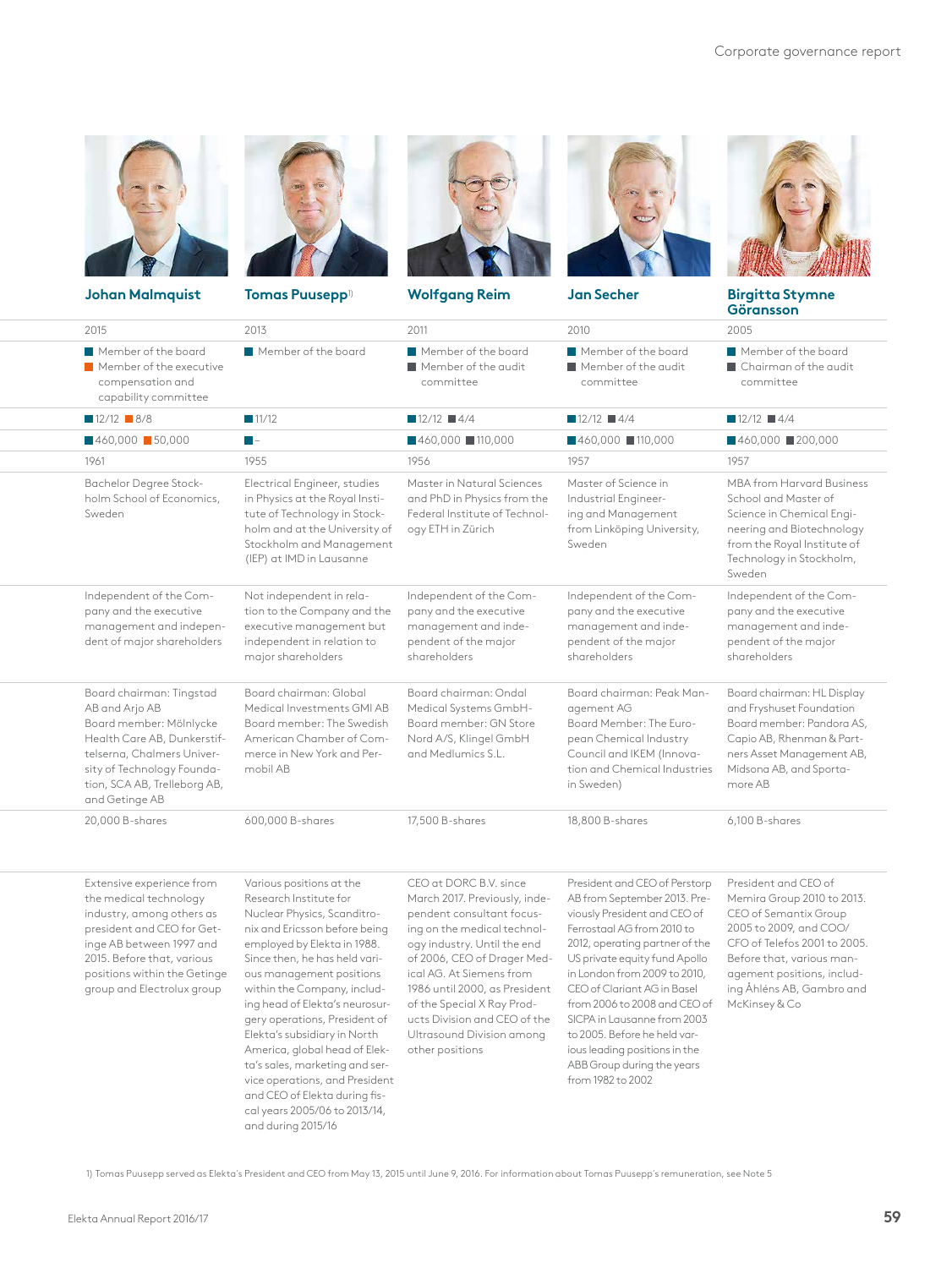# **Executive management**



**Richard Hausmann**1) **Year of birth:** 1960 **Role:** President and CEO **Employed since:** 2016 **Holdings**4)**:** 29,000 B-shares **Education:** Doctorate in Physics from Regensburg University, Germany



**Ian Alexander Year of birth:** 1958 **Role:** Chief Commercial Officer  $(CCO)$ **Employed since:** 2008–2011 and since 2012 **Holdings**4)**:** 1,332 B-shares



**Jonas Bolander Year of birth:** 1966 **Role:** EVP Legal and Compliance **Employed since:** 2001 **Holdings**4)**:** 200 B-shares **Education:** Master of Laws from Stockholm University



**Peter Gaccione**2) **Year of birth:** 1959 **Role:** EVP Region North America **Employed since:** 1997 **Holdings**4)**:** - **Education:** BS Electronic Engineering



**John Lapré Year of birth:** 1964 **Role:** Chief Technology Officer (CTO) **Employed since:** 2011 (Nucletron 2009) **Holdings**4)**:** 5,250 B-shares **Education:** MSc in Human Nutrition and Physiology, and PhD in Toxicology from Wageningen University



**Ioannis Panagiotelis Year of birth:** 1972 **Role**: Chief Marketing Officer (CMO) **Employed since:** 2017 **Holdings**4)**:** -

**Education:** MSc in Medical Physics and a PhD in Biomedical Physics and Bioengineering from the University of Aberdeen, and MBA from IESE Business School in Barcelona



**Gustaf Salford**3) **Year of birth:** 1977 **Role:** Chief Financial Officer (CFO) **Employed since:** 2009 **Holdings**4)**:** 2,100 B-shares **Education:** MSc in Business Administration, Stockholm School of Economics



**Johan Sedihn Year of birth:** 1965 **Role:** Chief Operating Officer (COO) **Employed since:** 1993 **Holdings**4)**:** 79,462 B-shares **Education:** MSc in Industrial Engineering and Management from Linköping University



**Karin Svenske Nyberg Year of birth:** 1966 **Role**: EVP HR **Employed since:** 2017 **Holdings**4)**:** - **Education:** MSc Chemical Engineering, Royal Institute of Technology, Stockholm, and Behavioural

Science, Stockholm University



**Maurits Wolleswinkel Year of birth:** 1971 **Role:** Chief Strategy Officer (CSO) **Employed since:** 2011 **Holdings**4)**:** 5,000 B-shares **Education:** MSc in Mechanical Engineering from Delft University of Technology, and MSc in General Management from Nyenrode University

1) Richard Hausmann assumed the role as President and CEO effective on June 10, 2016. Richard Hausmann succeeded

- Tomas Puusepp, for more information about Tomas Puusepp see pages 58–59
- 2) Peter Gaccione assumed the role as EVP Region North America on June 1, 2017, succeeding Bill Yaeger
- 3) Gustaf Salford assumed the role as Chief Financial Officer on July 1, 2017, succeeding Håkan Bergström
- 4) Own and closely related parties